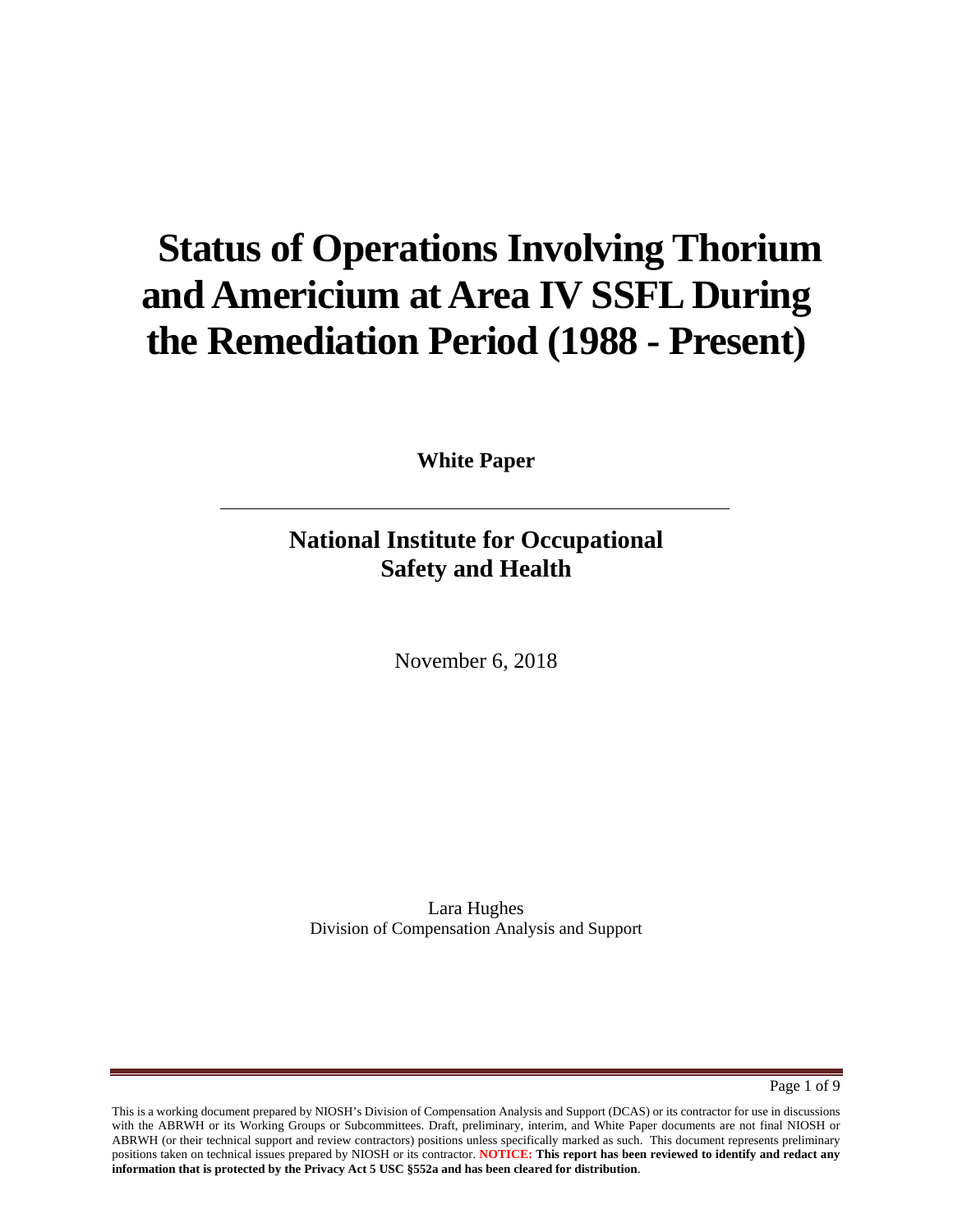#### **BACKGROUND**

In May, 2017, NIOSH issued an evaluation report for petition SEC-00235 for Area IV of the Santa Susana Field Laboratory (SSFL) from August 1, 1991 to June 30, 1993 (NIOSH, 2017). NIOSH found that there was no dose reconstruction infeasibility for the evaluated period and did not recommend that a class be added to the SEC. During the ABRWH work group discussion on this evaluation on December 04, 2017, the work group pointed out the lack of discussion on the thorium and americium source term after the end of the operational period in 1988 (Transcript, 2017). The previous SEC evaluation (SEC-00234) for Area IV of the SSFL was added to the SEC because NIOSH found an infeasibility to reconstruct internal doses from thorium and americium radionuclides (NIOSH, 2016). The recommended period of the SEC class for SEC-00234 was 1965 through 1988. The work group has requested that NIOSH provide more detail and relevant references on the nature of the source term for thorium and americium after 1988 at Area IV SSFL. The following is a more detailed workup of the operations and facilities that were identified as having handled Am and Th at Area IV, and what their status was in the post-1988 period.

#### **STATUS OF THORIUM AND AMERICIUM SOURCE TERMS AT AREA IV SSFL AFTER 1988**

All reactor facilities ended operations by 1980, and all nuclear support operations were terminated by 1988, with the exception of operations that supported closure and cleanup activities (hence the DOE determined end of the EEOICPA operational period). Figure 1 provides a timeline of reactor operations at Area IV SSFL. Americium at Area IV was produced as a transuranic element in the reactor cores during reactor operation. It was also present in form of sealed sources. Thorium was a component of the reactor fuel for two reactors, the Advanced Epithermal Thorium Reactor (AETR) and Core II of the Sodium Reactor Experiment (SRE). Transuranic and activation radionuclide contamination from the fuel within the reactors could have contributed to radiological exposures at the reactor buildings in Area IV. The majority of the transuranic activity would have been from plutonium-238, plutonium-239, plutonium-240, plutonium-241, americium-241, and curium-244. Research activities on the spent fuel, including decladding operations in hot cells, could have potentially been a path of exposure for employees. Workers who subsequently performed decommissioning and decontamination (D&D) procedures on the hot cells could potentially be exposed to residual amounts of these radionuclides. Based on a review of available health physics documentation during the remediation period (Moore, 1992; Quarterly Reviews, 1991-1993), the major transuranic radionuclide of concern was Pu-239, which was present in small residual amounts at the Hot Lab facility. During the D&D period, radiological surveillance documents report the major radionuclides of concern at Area IV SSFL to be fission products (Cs-137 and Sr-90) and the activation products Co-60 (Documented Communication 2017a; Documented Communication 2017b; Moore, 1992).

The main facilities involved in thorium operations were the SRE complex and the AETR, along with their reactor and fuel handling support facilities. The main facilities that had potential americium exposure were reactor facilities where irradiated fuel was handled (there was no fuel reprocessing at Area IV, SSFL, but there was some fuel decladding and other experimental

Page 2 of 9

This is a working document prepared by NIOSH's Division of Compensation Analysis and Support (DCAS) or its contractor for use in discussions with the ABRWH or its Working Groups or Subcommittees. Draft, preliminary, interim, and White Paper documents are not final NIOSH or ABRWH (or their technical support and review contractors) positions unless specifically marked as such. This document represents preliminary positions taken on technical issues prepared by NIOSH or its contractor. **NOTICE: This report has been reviewed to identify and redact any information that is protected by the Privacy Act 5 USC §552a and has been cleared for distribution**.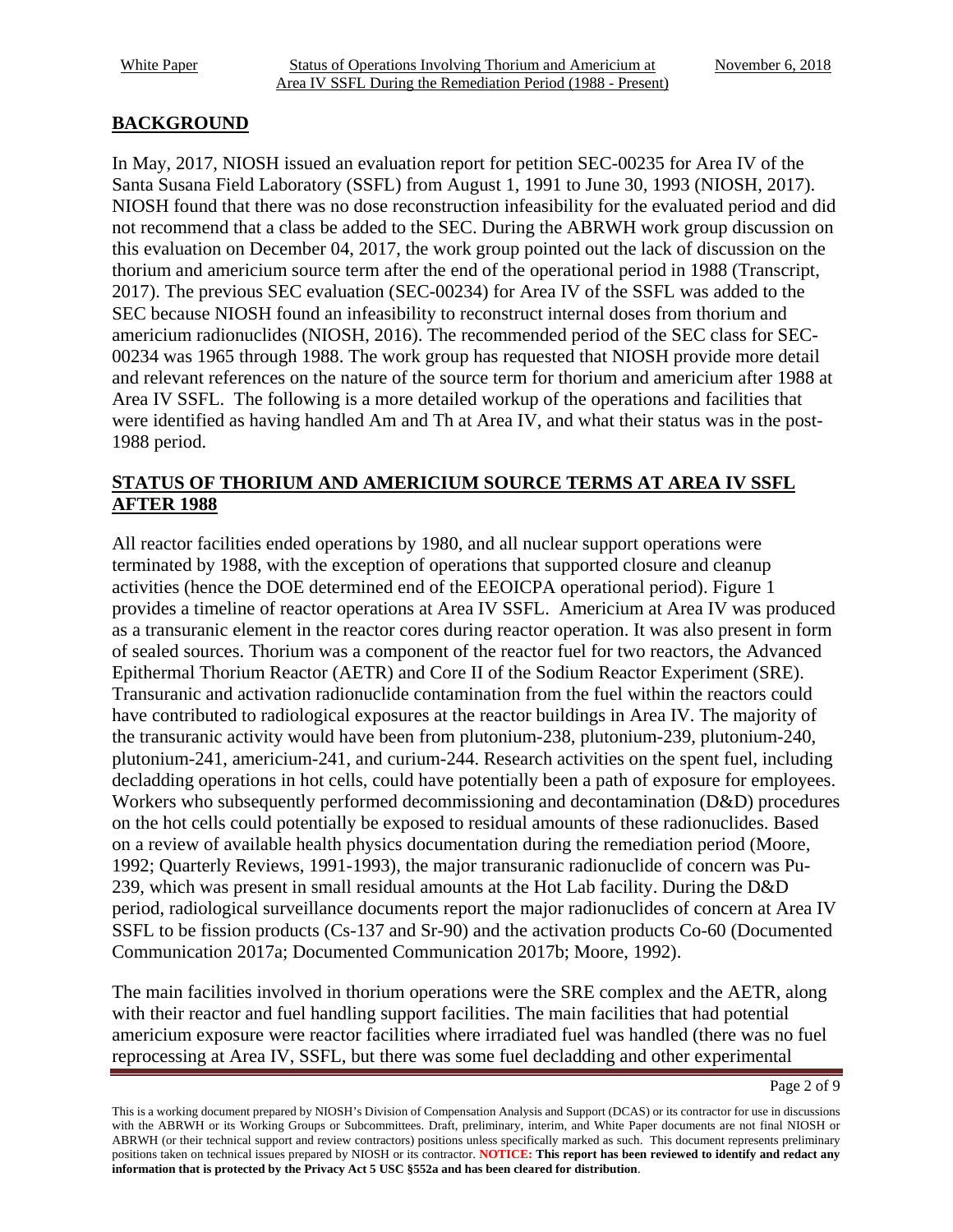handling and analyses of irradiated fuel). Fuel decladding operations were done in the Hot Lab (Building 20).

Page 3 of 9

This is a working document prepared by NIOSH's Division of Compensation Analysis and Support (DCAS) or its contractor for use in discussions with the ABRWH or its Working Groups or Subcommittees. Draft, preliminary, interim, and White Paper documents are not final NIOSH or ABRWH (or their technical support and review contractors) positions unless specifically marked as such. This document represents preliminary positions taken on technical issues prepared by NIOSH or its contractor. **NOTICE: This report has been reviewed to identify and redact any information that is protected by the Privacy Act 5 USC §552a and has been cleared for distribution**.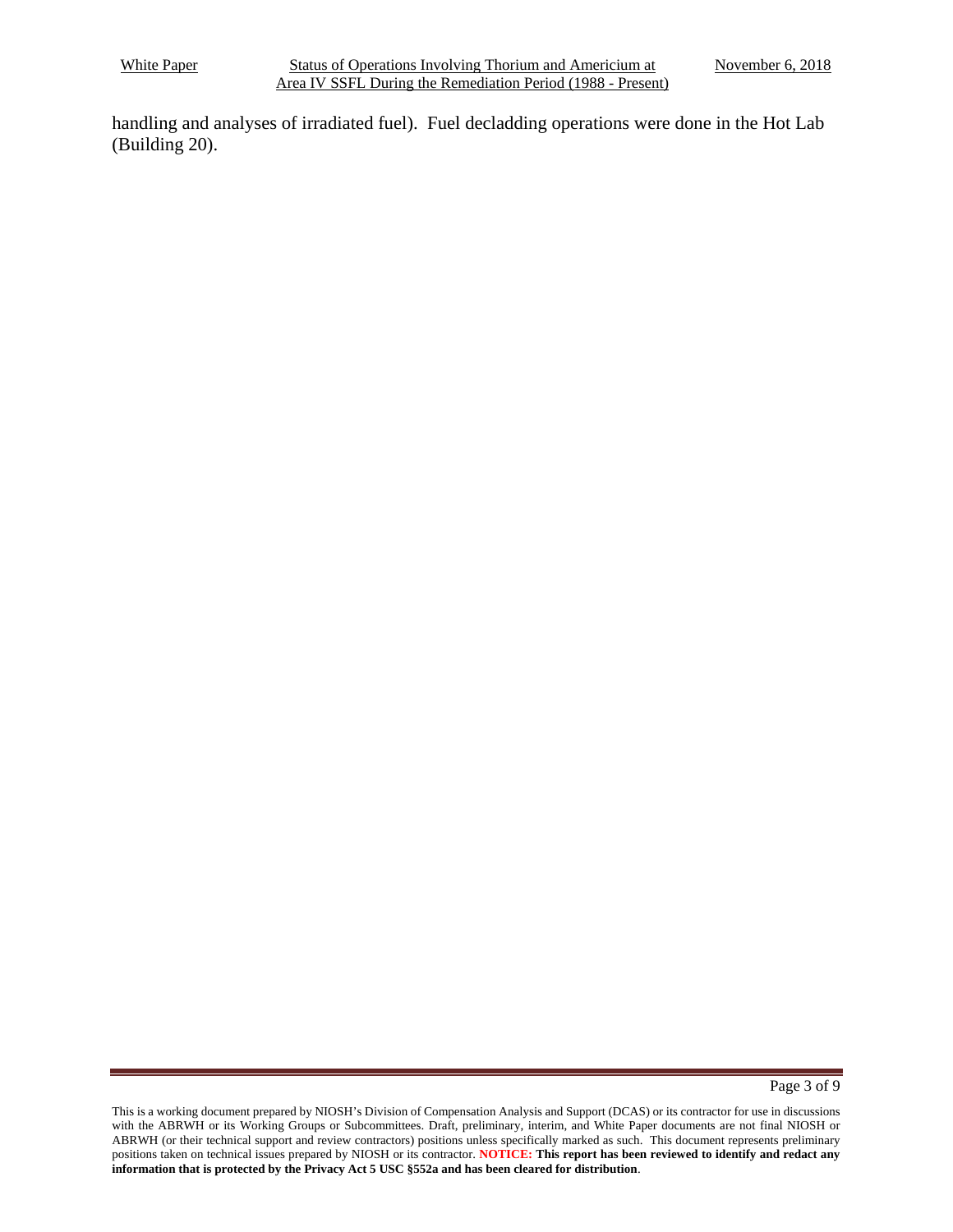

**Figure 1. Facility Operations Timeline, Area IV SSFL (Sapere and Boeing, 2005)**

#### Page 4 of 9

This is a working document prepared by NIOSH's Division of Compensation Analysis and Support (DCAS) or its contractor for use in discussions with the ABRWH or its Working Groups or Subcommittees. Draft, preliminary, interim, and White Paper documents are not final NIOSH or ABRWH (or their technical support and review contractors) positions unless specifically marked as such. This document represents preliminary positions taken on technical issues prepared by NIOSH or its contractor. **NOTICE: This report has been reviewed to identify and redact any information that is protected by the Privacy Act 5 USC §552a and has been cleared for distribution**.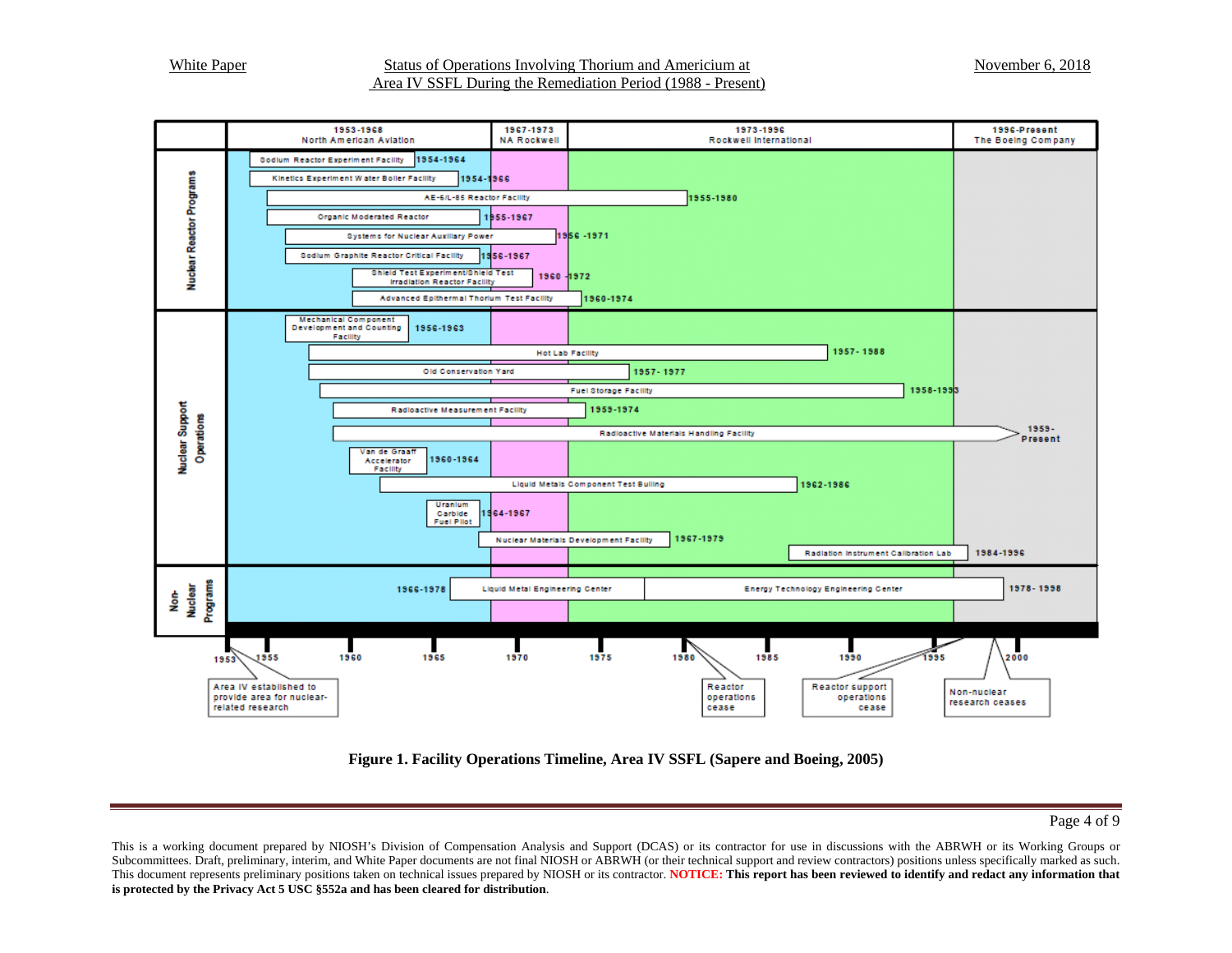The SRE was a sodium cooled, graphite moderated, thermal reactor that used uranium-thorium metal alloy fuel in its Core II, that was in operation between 1960 and 1964 (Ureda, 1975). The fuel for Core II was assembled by loading the fuel slugs into metal tubes in the Engineering Test Building (Building 4003) to create the fuel rods (meaning the actual fuel slugs were not produced on-site) (Rucker, 2009). The Core II fuel consisted of Th-232 and enriched uranium (EU) alloy. The fuel from Core II was stored in the fuel storage vault at the Radioactive Materials Disposal Facility (RMDF) after it was removed from the SRE in 1964 (Dennison, 1977).

In 1974, the SRE Core II fuel was disassembled at the Hot Lab so that the fuel could be shipped off-site to the Savannah River Site where it would be reprocessed. The fuel disassembly at the Hot Lab consisted of the removal of the fuel from storage casks, removing the fuel from the cladding material and removing the sodium-potassium (NaK) around the fuel slugs. Cladding and wires and washing solvent were disposed as high level waste. The slugs were further cleaned with a hot alcohol bath and then packaged into a SRE shipping can, which was welded shut and leak tested before being transferred to the RMDF for storage and, eventually, shipping. Documentation indicates that approximately 1,972 kg of thorium were shipped to Savannah River as declad fuel over nine shipments (Dennison, 1977). The last shipment of Core II left Area IV at 2-19-1977. There is no documentation that indicated that any of the fuel slugs were damaged or ruptured during disassembly of Core II, but there was a potential of some contamination of the inside of the hot cells where the Core II fuel was handled. The documentation of the fuel handling indicates that the hot cell was cleaned up after Core II was processed (Dennison, 1977). The packaged fuel was stored in a sealed container at the RMDF until shipment in 1977. Based on this information, it is unlikely that there was a significant internal exposure potential from Th at the RMDF during the post-1988 period, which is over a decade after the Th containing canisters were removed. Annual reports and quarterly surveillance reports for the D&D of the Hot Lab are available (Annual Reports, 1992-1994, Quarterly Reviews 1991-1993), but there are no indications of thorium contamination being encountered.

The SRE Core II fuel was assembled in the Engineering test building before 1960. Later on, this building was used for analysis of SNAP fuel burn up analyses and evaluation of irradiation experiments. Some research on reprocessing of used nuclear fuel was done in the Hot Cave of the Engineering Test Building. These research-related experiments used quantities of up to 1 kg of uranium and thorium (Oldenkamp, 1990) and up to 100 g quantities of highly irradiated materials. The remediation of this building ended in 1975, after the Hot Cave was dismantled and the main process infrastructure was removed (fume hoods, rad waste sinks, drain lines etc.). Some drain line contamination was found later and removed. Suspected contaminated sewer lines were removed in 1982. The building was released for unrestricted use in 1985 (Sapere and Boeing, 2005) and was used for non-radioactive storage after that. The building was demolished in 1999. There seems no likely exposure scenario to thorium or americium from the Engineering Test Building after 1988.

This is a working document prepared by NIOSH's Division of Compensation Analysis and Support (DCAS) or its contractor for use in discussions with the ABRWH or its Working Groups or Subcommittees. Draft, preliminary, interim, and White Paper documents are not final NIOSH or ABRWH (or their technical support and review contractors) positions unless specifically marked as such. This document represents preliminary positions taken on technical issues prepared by NIOSH or its contractor. **NOTICE: This report has been reviewed to identify and redact any information that is protected by the Privacy Act 5 USC §552a and has been cleared for distribution**.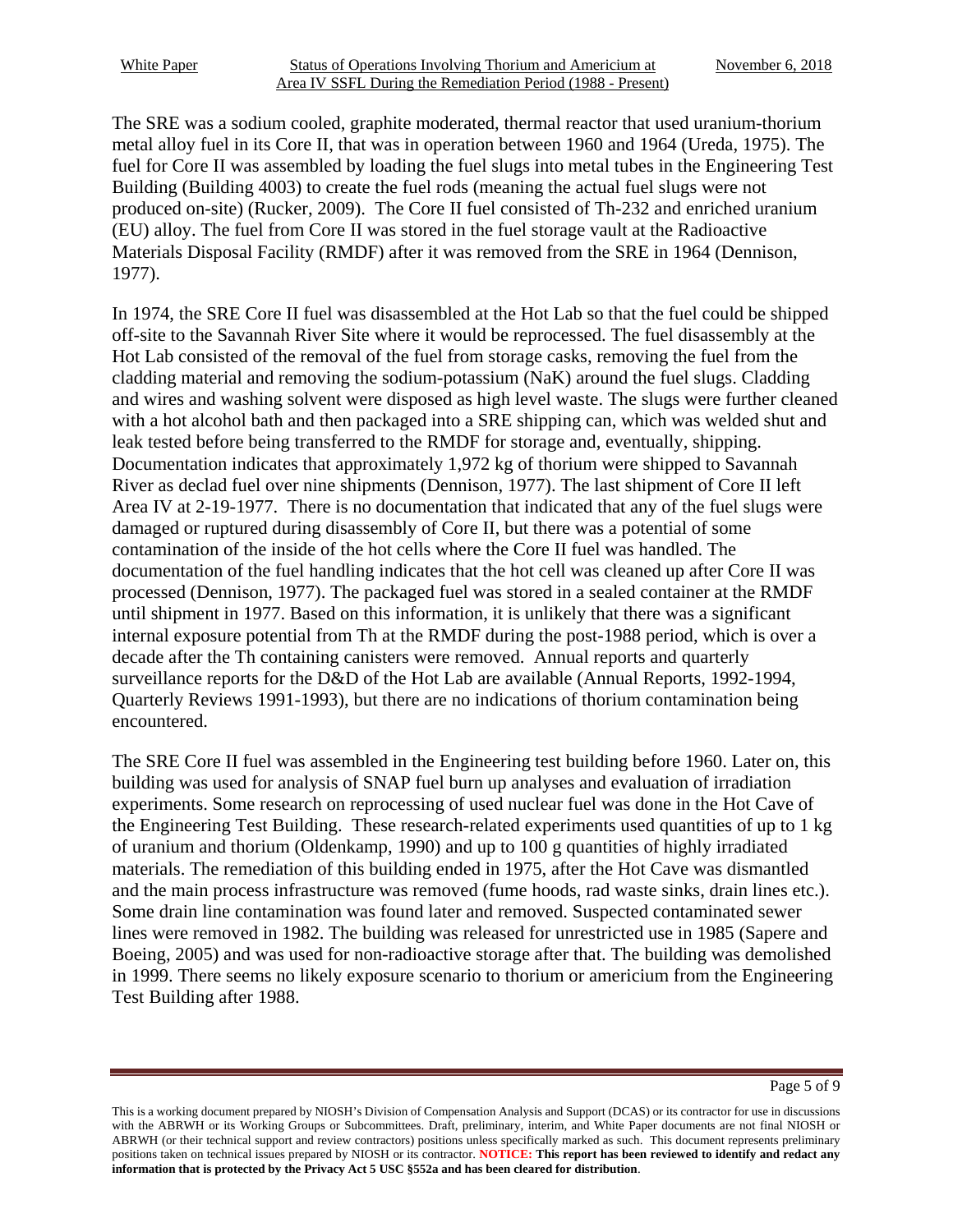The AETR (Building 4100) which operated from 1960–1974, also used thorium-containing fuel. The AETR's first nine core configurations (through 1965) contained various amounts of U-233 and Th-232, and were driven by 93% enriched uranium fuel. For both the SRE and AETR, the thorium isotopes present in the fuel would have consisted mainly of Th-232 and its decay progeny, Th-228, in partial equilibrium. Eggen and Morewitz, 1959, indicate that the AETR fuel was fabricated at the fuel fabrication area in the AETR lab, which had an 1100 square feet area for that purpose. The work was done in a series of glove boxes. The thorium fertile material was in the form of 2 by 2 inch metal plates of varying thicknesses. The AETR reactor program was terminated in 1974 and the NRC released the building for unrestricted use in 1980. After that, it housed other operations, including a Computer Aided Tomography facility and a radioactive sample counting lab (Sapere and Boeing, 2005). There seems no plausible exposure to thorium after the building was released for unrestricted use.

The Transuranic Management by Pyropartitioning-Separation (TRUMP-S) program, a joint project between the United States and Japan, intended to use small quantities of plutonium, neptunium, and americium. The materials for the TRUMP-S testing included 4 g of americium, which was stored in the Fuel Storage Facility, Building 4064. The project was transferred to the University of Missouri Research Reactor sometime after 1990. There is no evidence that the program work was ever started and there was no use of the materials other than storage at Area IV SSFL. The Fuel Storage Facility was only used for storage of non-irradiated reactor fuels, but all fissionable material was removed by the mid-1980s and was used for storage of miscellaneous materials afterwards. There is no indication of a release of materials from the TRUMP-S program (Sapere and Boeing, 2005).

The SSFL incident report data base was reviewed for incidents involving americium or thorium. There are some indications of incident reports that list americium among other contaminants before 1988. Incidents, 1970, page 184, has a listing of Pu and Am particle contamination of T055 glovebox maintenance that resulted in some airborne in June, 1979. Incidents, 1980, page 154, lists personal contamination of Am-241 in 1986, resulting from a smoke detector source. There are no listings of incidents involving thorium or americium during the post -1988 period, but not all incidents list the nuclide of concern (SSFL 2007, Incidents 1980; Incidents 1990).

Facilities with potential for thorium and americium residual contamination after 1988 were the Hot Lab and the RMDF. Some residual material containing thorium and americium could be present at the Hot Lab, based on the operations outlined above for SRE core II and other fuel handling operations. During the post-1988 period, the hot lab was being decommissioned and decontaminated. A review of the incident report data base indicates a number of small scale incidents in the hot lab in the post-1988 period, resulting from D&D operations. None if the incident reports list thorium or americium as a radionuclide of concern. The RMDF (Buildings 4021/4022) consists of several buildings that were used for processing radioactive wastes from on-site processes for packaging and disposal. During operation, the facility was guarded and fenced to prevent unauthorized access. It was used for storage of wastes through the decontamination period. The materials handled had changed from reactor fuels and supporting materials to storage of wastes from the decommissioning operations. There is no indication that

Page 6 of 9

This is a working document prepared by NIOSH's Division of Compensation Analysis and Support (DCAS) or its contractor for use in discussions with the ABRWH or its Working Groups or Subcommittees. Draft, preliminary, interim, and White Paper documents are not final NIOSH or ABRWH (or their technical support and review contractors) positions unless specifically marked as such. This document represents preliminary positions taken on technical issues prepared by NIOSH or its contractor. **NOTICE: This report has been reviewed to identify and redact any information that is protected by the Privacy Act 5 USC §552a and has been cleared for distribution**.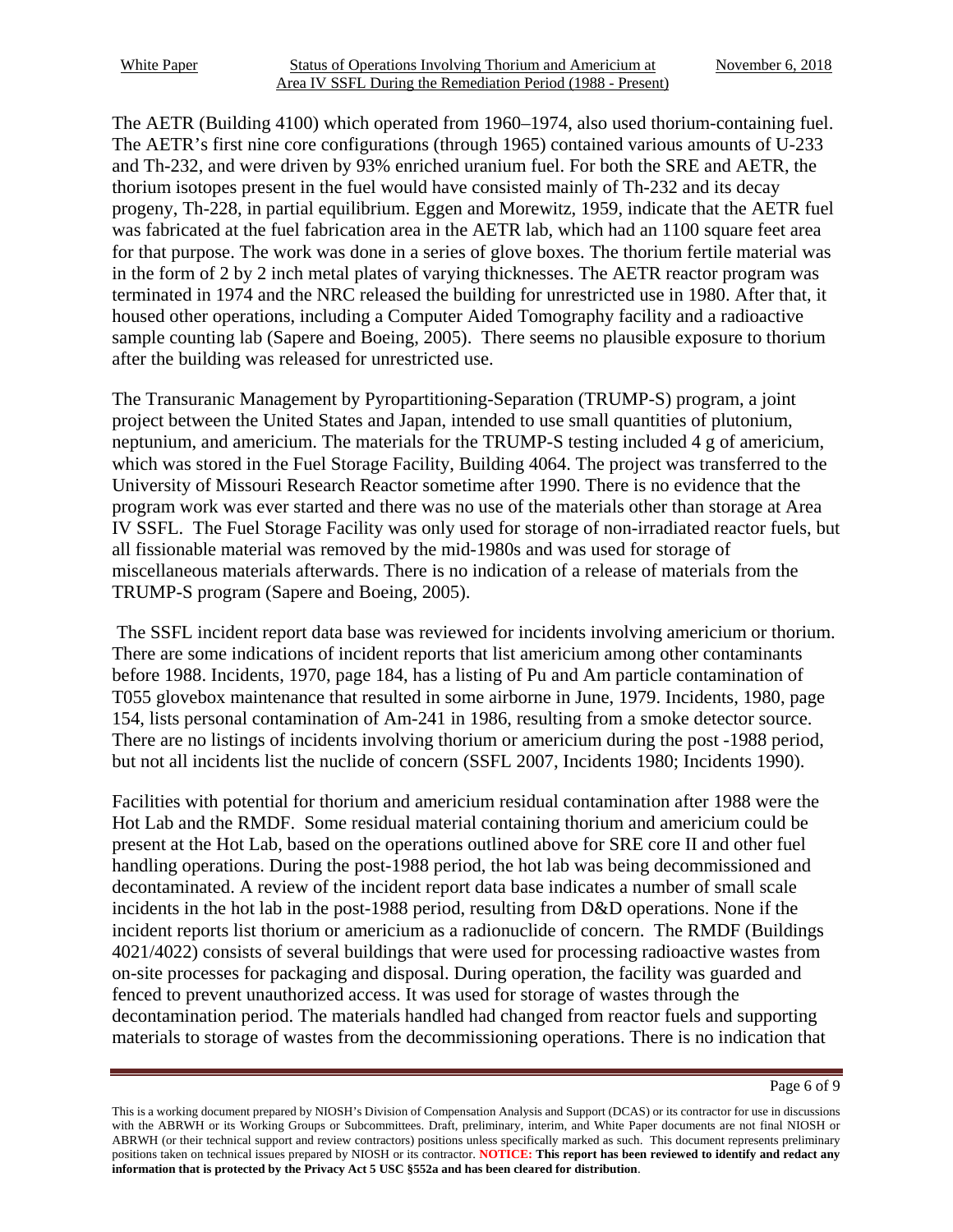the remaining wastes contained significant levels of thorium or americium, because all fuel materials had been removed from the site. A review of activity reports on D&D operations for the Hot Lab and a review of quarterly surveillance reports for the Hot Lab and the RMDF during the 1991-1993 period do not contain any reference to thorium. There is no evidence that there was a significant exposure potential to americium or thorium radionuclides at the Hot Lab or the RMDF during the post-1988 period.

### **CONCLUSION**

The major sources of radioactivity at the SSFL came from the reactor facilities, the nuclear fuel manufacturing operations and the operations in the Hot Lab. By the end of the operational period, all of the highly radioactive fuel had been removed from the site. Thus, two of the most important types of radioactivity, the fission products and the transuranics in the reactor fuel had all been removed from SSFL by 1988. A detailed review of the operational facilities during the remediation period for Area IV SSFL does not indicate a sustained radiation exposure potential similar to the operational period. The remaining radionuclides of concern at Area IV in 1992 were Cs-137, Sr-90, Co-60 and Pu-239. Only Cs-137 and Sr-90 were present in sufficient quantity to be readily dispersed for inhalation by workers, and Cs-137 was considered the most important radionuclide of concern during this period in operational history (Moore, 1992). Although the D&D of remaining facilities may result in unpredictable exposures to residual contamination, it is believed that the facility had at that point a state-of-the-art radiation protection program that was capable of detecting relevant radionuclides, and that those data are available for dose reconstruction under EEOICPA. NIOSH, therefore, does not believe that the exposure potential outlined in the SEC-00234 evaluation report continued into the remediation period (post-1988).

#### **REFERENCES**

Annual Report, 1992, *Annual Report Rockwell International Hot Laboratory Decommissioning, GFY 1992*, E. M. Larson, Rockwell International, July 02, 1993. [SRDB Ref ID: 072050]

- Annual Report, 1993, *Annual Report Rockwell International Hot Laboratory Decommissioning, GFY 1993*, L. D. Felton, Rockwell International, April 26, 1995. [SRDB Ref ID: 072025]
- Annual Report, 1994, *Annual Report Rockwell International Hot Laboratory Decommissioning, GFY 1994*, L. D. Felton, Rockwell International, April 26, 1995. [SRDB Ref ID: 072026]
- Dennison, 1977, *Final Report SRE Fuel Decladding*, W. F. Dennison, February 22, 1977. [SRDB Ref ID: 158246]
- Documented Communication, 2017a, *Documented Communication with Former Area IV of the SSFL Employee*, Email communication by ORAU Team and NIOSH, May 10, 2017. [SRDB Ref ID: 166848]

Page 7 of 9

This is a working document prepared by NIOSH's Division of Compensation Analysis and Support (DCAS) or its contractor for use in discussions with the ABRWH or its Working Groups or Subcommittees. Draft, preliminary, interim, and White Paper documents are not final NIOSH or ABRWH (or their technical support and review contractors) positions unless specifically marked as such. This document represents preliminary positions taken on technical issues prepared by NIOSH or its contractor. **NOTICE: This report has been reviewed to identify and redact any information that is protected by the Privacy Act 5 USC §552a and has been cleared for distribution**.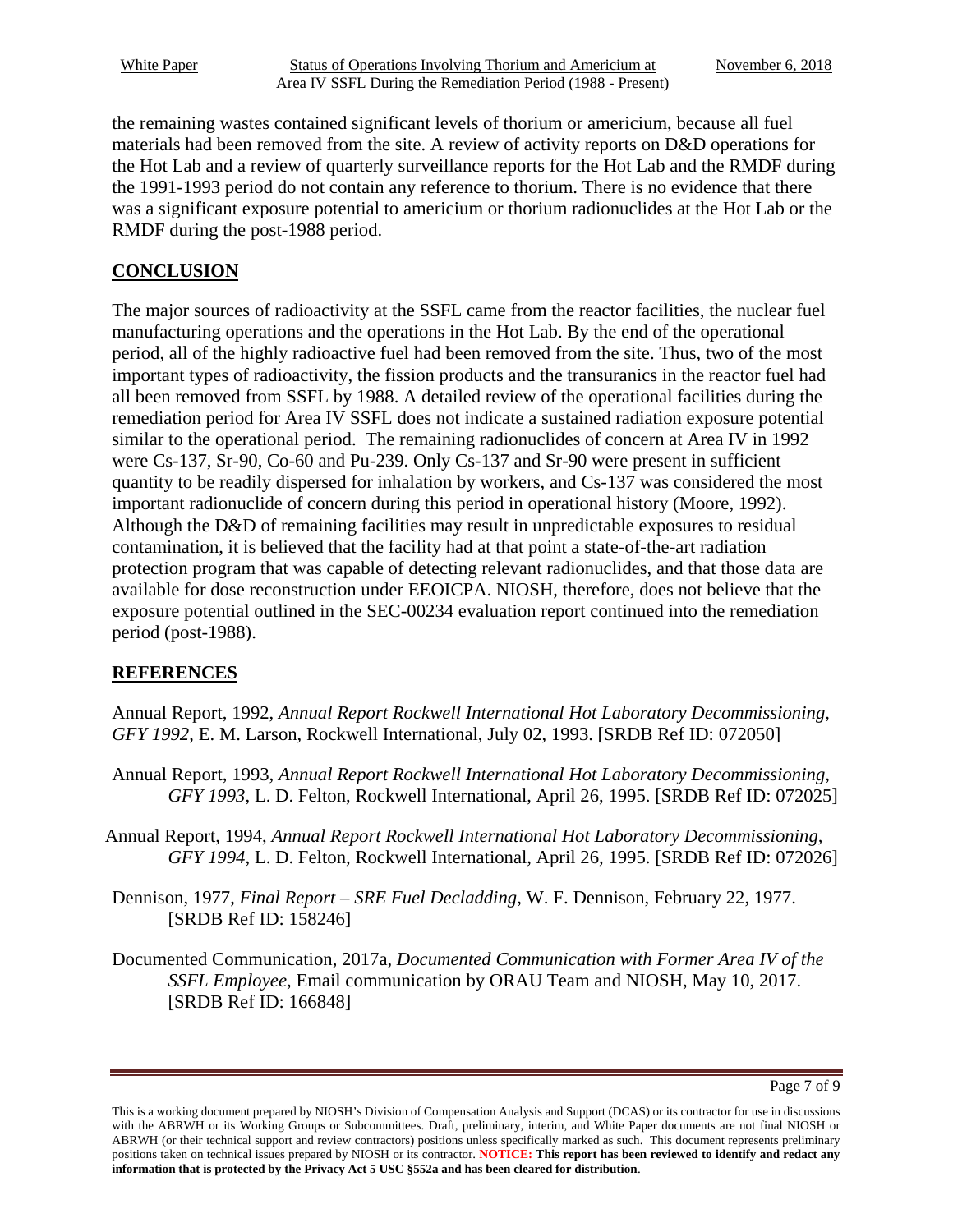- Documented Communication, 2017b*, Personal Communication with Former Area IV of the SSFL Employee*, Interview by ORAU Team and NIOSH, April 18, 2017. [SRDB Ref ID: 166847]
- Eggen and Morewitz, 1959, *Epithermal Critical Experiments Hazards Summary Advanced Epithermal Thorium Reactor (AETR)*, D. T. Eggen, H. A. Morewitz, August 1, 1959. [SRDB Ref ID: 077447]
- Incidents, 1980, *Radiological Incidents in 1980's*, Compilation of Incident Reports. [SRDB Ref ID: 169468]
- Incidents, 1990, *Radiological Incidents in 1990's*, Compilation of Incident Reports. [SRDB Ref ID: 169476]
- Moore, 1992, *Internal Dose Assessment Program Procedures*, Operating Procedure, J. D. Moore, Rockwell International, December 16, 1992. [SRDB Ref ID: 073474]
- NIOSH, 2016, *SEC Petition Evaluation Report for Petition SEC-00234, Area IV of the Santa Susana Field Laboratory*, National Institute for Occupational Safety and Health (NIOSH), October 11, 2016. [SRDB Ref ID: 166405]
- NIOSH, 2017, *SEC Petition Evaluation Report for Petition SEC-00235, Area IV of the Santa Susana Field Laboratory*, National Institute for Occupational Safety and Health (NIOSH), May 11, 2017. [SRDB Ref ID: 174360]
- Oldenkamp, 1990, *Nuclear Operations at Rockwell's Santa Susana Field Laboratory – a Factual Perspective*, R. D. Oldenkamp and J. C. Mills, January 1990. [SRDB Ref ID: 75029]
- Quarterly Reviews, 1991–1993, *Compilation of Quarterly ALARA and Surveillance Reports (1991–1993)*, correspondence; various authors, Rockwell International; various dates through 1991–1993. [SRDB Ref ID: 166444]
- Rucker, 2009, *Radionuclides Related to Historical Operations at the Santa Susana Field Laboratory Area IV*, Thomas L. Rucker, March 2009. [SRDB Ref ID: 132139]
- Sapere and Boeing, 2005, *Historical Site Assessment of Area IV Santa Susana Field Laboratory*, Ventura County, California; Sapere Consulting, Inc. and Boeing Company, May, 2005, [SRDB Ref ID: 20531]
- SSFL 2007, *SSFL File Locator and Incident Report Access Databases*, provided by Phil Rutherford to ORAU TEAM Dose Reconstruction Project for NIOSH on 12/31/2007. [SRDB Ref ID: 37588]
- Transcript, 2017, U.S. Department of Health and Human Services Centers for Disease Control National Institute for Occupational Safety and Health, Advisory Board on Radiation and

Page 8 of 9

This is a working document prepared by NIOSH's Division of Compensation Analysis and Support (DCAS) or its contractor for use in discussions with the ABRWH or its Working Groups or Subcommittees. Draft, preliminary, interim, and White Paper documents are not final NIOSH or ABRWH (or their technical support and review contractors) positions unless specifically marked as such. This document represents preliminary positions taken on technical issues prepared by NIOSH or its contractor. **NOTICE: This report has been reviewed to identify and redact any information that is protected by the Privacy Act 5 USC §552a and has been cleared for distribution**.